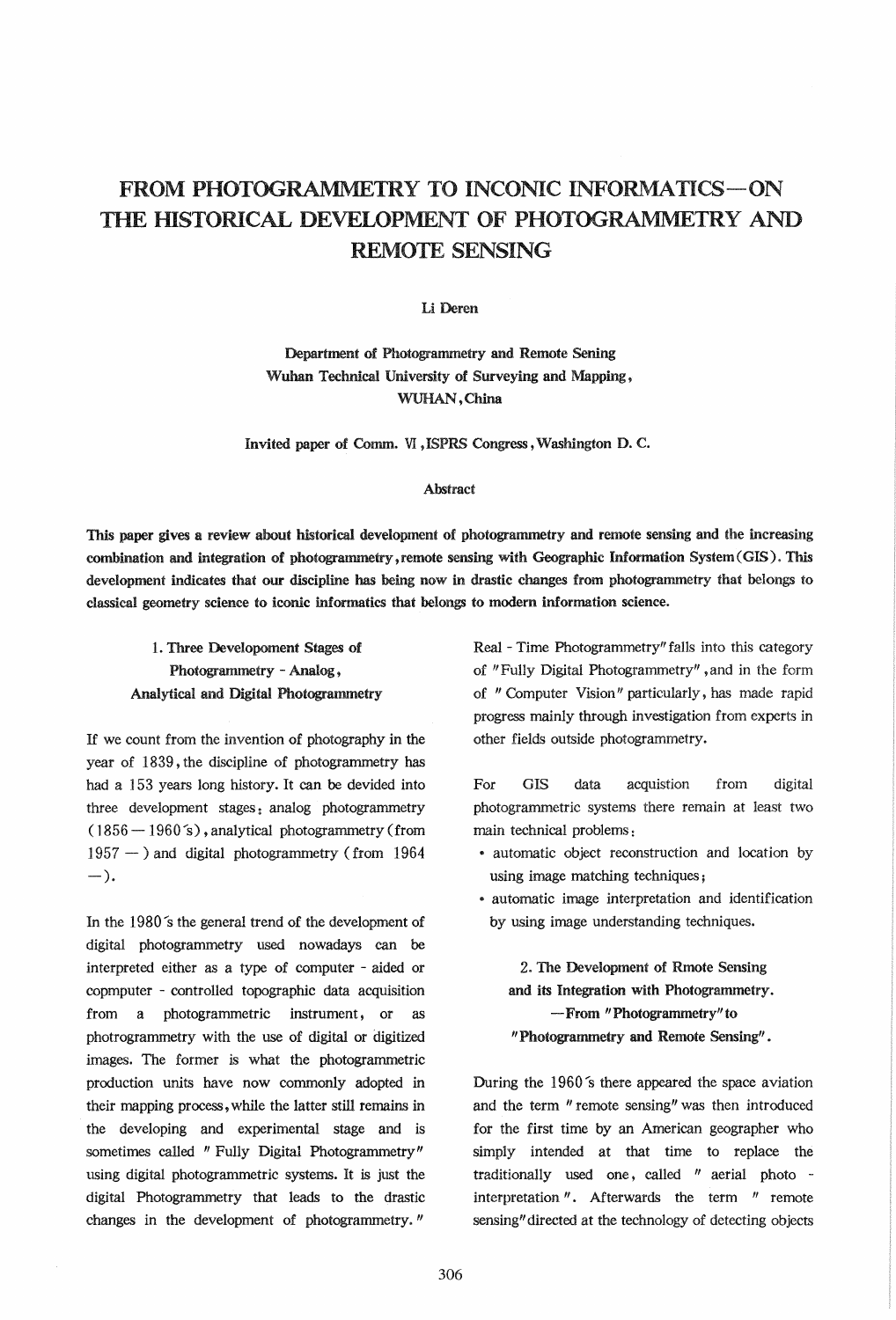without touching them . In this meaning the aerial photogrammetry falls into this definition and is called as " Airborne Remote Sensing". In the 1970's after the succesful launch of American Landsat satellite space - borne remote sensing received universal recognition owing to its efficiency in data acquisition and processing of the spatial information, especially in thematic information extraction for resource and environmental investigations.

The first contribution of remote sensing to photogrammetry is to extend the means of image data acquisition from day light photography by using frame cameras to whole electromagnetic spectrum sensing by using different sensor technologies. The space - borne images mostly adopted nowadays in the surverying, mapping and GIS community are from MSS and TM in Landsat, sensor HRV in SPOT, sensor AVHRR in NOAA and also the frame cameras carried by space shuttles as the American LFC, the Metric Camera RMK of ESA as well as the KFA -1 000 and MK - 4 Camera on the Cosmus spacecraft in USSR. All these sensors possess very high spatial or time resolution. In the 1990's the development of remote sensing is inclined to the multi - band scanner, represented by the imaging spectrometer and the new type of microwave represented by the multiparameter imaging radar.

Another contribution of remote sensing to photogrammetry is to extend the contents of data processing from purely geometric evaluations to physical analysis, and consequently the products are extended from topographic maps to different kinds of thematic maps.

At the same time photogrammetry is heading now towards digital photogrammetry, in which the modern technology in space aviation, in computer science and also in multi - spectral data are being more and more used. A lot of new techniques, such as GPS technique, CCD sensor, image processing and image understanding, as well as knowledge based systems are mutually used in photogrammetry and in remote sensing. In fact the history of photogrammetry including its constituent part" Image Interpretation" is exactly the history of remote sensing and remote sensing is the extension of photogrammetry. The word" photogrammetry" alone that has used for more than hundred years is unable to cover this development in its digital age. When a more appropriate name for our discipline was absent, the so called" Photogrammetry and Remote Sensing" has been used since 1980. At the KYOTO Congress of ISPRS in 1988 the definition of Photogrammetry an Remote Sensing was defined as following:

"Photogrammetry and Remote Sensing is the art, science and technology of obtaining reliable informations about physical objects and the environment through the process of recording, measuring and interpreting imagery and digital representation thereof derived from non - contact sensor systems."

## 3. Integration of Photogrammetryand Remote Sensing with GIS

Since the output of analytical and digital photogrammetric systems is always at first in digital form, a data base or a certaim kind of spatial information system should be needed so that this output information can be stored, integrated with other non - graphic data and analyzed according to the user needs. It means photogrammetry and remote sensing is becoming more and more important as a basic data source for the acquistion and updating of the imformation in GIS.

On the other hand the data processing of digital photogrammetry and remote sensing is becoming more and more to use GIS support. These developments lead to a combination among photogrammetry , remote sensing and GIS.

In fact, this combination has already experienced several development stages. At the beginning, various kinds of thematic maps and topographic maps were completed through manual photogrammetric plotting and visual interpretation of image date and then were digitized to be input into GIS. Since the middle of the 70"8 the reseach has conducted to perform digital mapping analytically from computer aided or computer - controlled system and to extract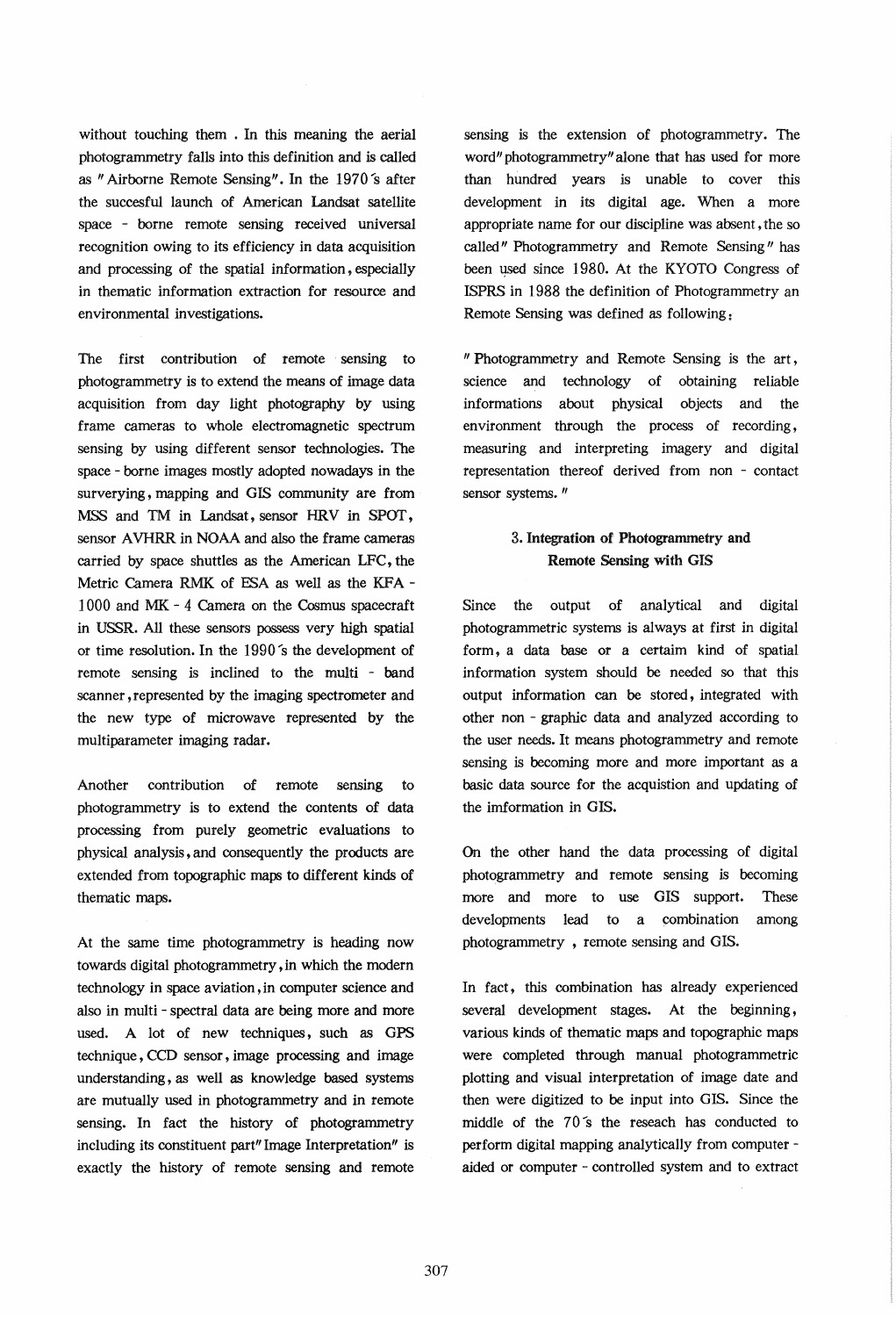thematic information automatically from digital photogrammetric system or/and remote sensing image processing system and then enter them (sometimes with orthophoto image) directly into GIS. Thus we have an unseparated, complete system composed of photogrammetry, remote sensing and GIS.

Considering the fact that the data structure of image processing is almost universal in the use of the raster format and the digital mapping and GIS Systems on the other hand typically use the vector format, the integration of photogrammetry, remote sensing and GIS will largely depend on the capability to perform a convenient data exchange between raster and vector formats. This gives rise to the necessity of finding a kind of unified data structure, as for example the linear quadtree structure where raster data can be treated like the stuctural vector data and vector data can be expressed with raster code numders/Li and Gong, 1991/. There is indeed a lot to be worked out in GIS theory in order to manage, query, process and display raster and vector data without the need of conversions.

From above discussion we can see that the Spatial Information System (SIS), which is a general term for Geographic Information System (GIS) Land Information System (LIS), Digital Object Model ( DOM) , Digital Surface Model (DSM) and many others, has been and will be becoming unseparable from photogrammetry and remote sensing.

In fact as early as in the  $1960^{\circ}$ s when the term GIS was first used in the developmant of the Canaidan GIS, it was already closely associated with the government Surveying and Mapping Organization/ Tomlinson 1972/. As for LIS it was a product for the automation of cadastral surveying.

In 1974 during the ] 4th FIG Congress, a definition was first proposed for LIS. In consideration of this integration International Union of Surveying and Mapping (IUSM) has given a definition of Surveys and mapping in its 1990 statutes: "Surveys and mapping is the science, art, technology and ecnomic aspects of collection, measurement, processing,

analysis, interpretation, portrayal, dissamination, utilization and evaluation of geographically and other spatially referenced data ".

The role of ISPRS has been investigated by John Trinder, chairman of an ad hoc committee /Trinder 1991/.

As we mentioned above the term GIS was first used by Tomlinson, who was a member of the American Society for Phtogrammetry. During  $1970-1980$  the theory of DEM and its application, which can be as a part of GIS data base, was a major studying topic in ISP. In 1980, the Bylaws of ISPRS included a change of name of commission IV to "Cartographic and Data Bank Application of Photogrammetry and Remote Sensing" , while the terms of reference of this commission included the term "Geographic Information System". In the  $1984 - 88$  period, an Inter - Commission working group was chaired by Professor Roy Welch with the title "Computer Graphics, Digital Technology and Land Information System". Papers at Kyoto Congress in 1988 covered such topics as data acquisition, data structures, integration of raster and vector techniques, GIS design and creation, and data model for GIS. Resolutions of Kyoto Congress recommended significantly greater emphasis on GIS techniques in Comm.  $\mathbb{I}$  and  $\mathbb{N}$ .

During  $1988 - 1992$  our Comm. II has the following working groups:  $\mathbb{I}/1$ , Geographic Information Theory,  $\mathbb{I}/2$  Object Reconstruction and Location by image Analysis,  $\mathbb{I}/3$  Thematic Information Extraction from Digital Images,  $\mathbb{I}/4$ Knowledge Based System. These works are clearly beyond the data acquisition stage of GIS and to include the modelling of GIS data, data and database structure, knowledge representation, quality assessment of geographic data and dynamic modelling. In similar situation Comm. IV has six working groups which deal with the theory of GIS data acquisition, management and application of GIS. Also the seven WGs in Comm. VII are all related to the GIS application and indicate the integration of remote sensing with GIS.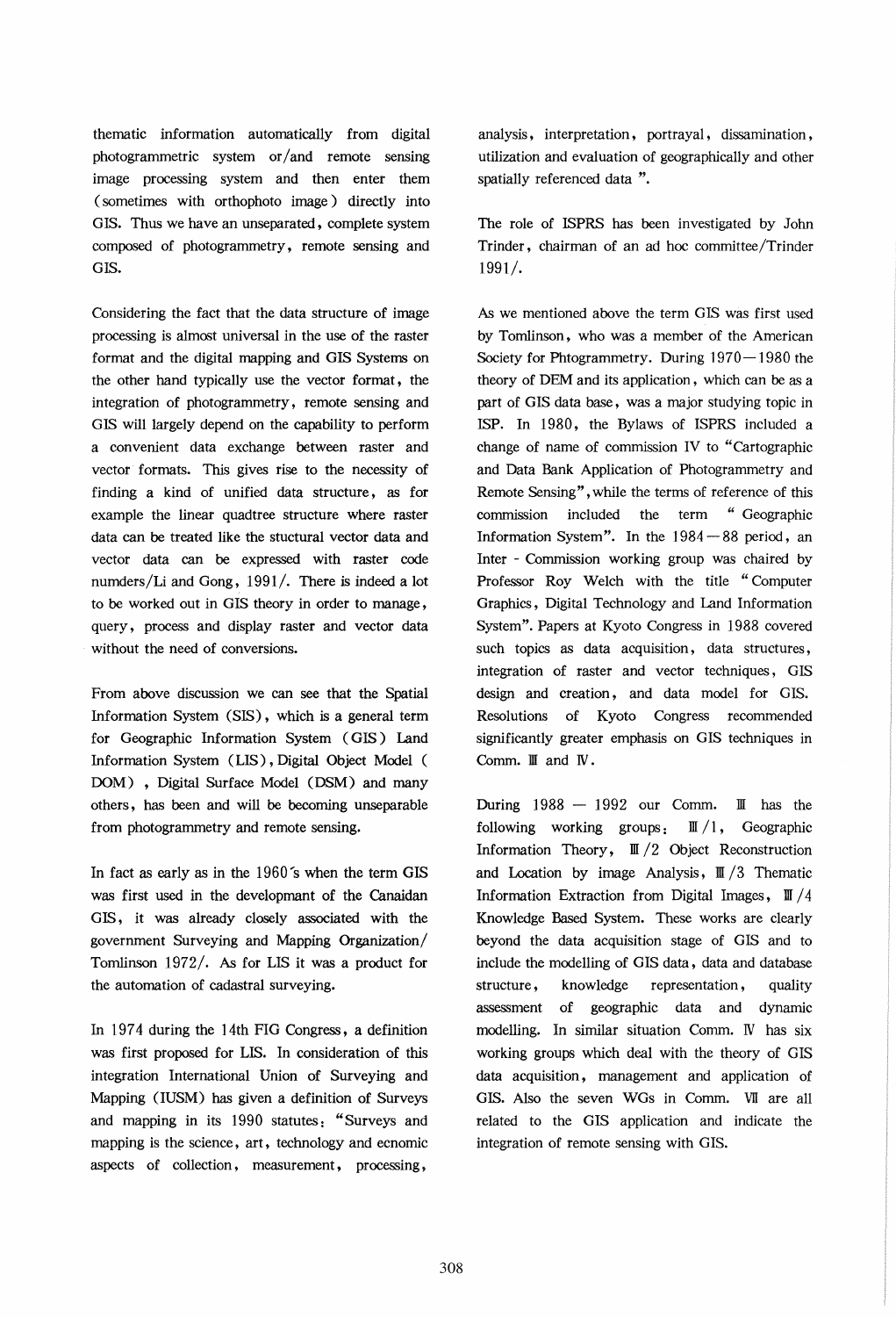### 4. Iconic Informatics-A new Branch of Infomation Science

As mentioned above, photogrammetry, remote sensing and spatial information system are very closely interrelated with one another and are gradually becoming unseparable in their respective development. Recently," Photogrammetry and Remote Sensing" has been heading towards its integration with the technology of spatial Information Systems. Some of the well - known photogrammetric analytical plotters have already changed their designs and developed databases or spatial information systems, such as P series with PHOCUS form Carl Zeiss, DSR series with INFOCAM from Kern and BC3 with SYSTEM 9 from Wild.

What is the right name of our discipline? We cannot use Photogrammetry and remote sensing and GIS Faced with such a situation, some scholars from different countries have proposed a few new names for it, and some of them have already been used officially in higher educational institutions. For example, the " Geoinformatics" is used by the International Insitute for Aerospace Survey and Earth Science (ITC) in Netherlands, the term " Geomatics" is used by Laval University in Canada as the name for their relevant speciality, the term " Image Informtion Engineering" is used in China as a new speciality of Department of Photogrammetry and Remote Sensing at WTUSM, among which the contents of photogrammetry, remote sensing and GIS and some others are included. Prof. Wang Zhizhuo has indicated (Wang, 1991); the terms " Iconometry" and "Geoiconics" with similar intentions as above have appeared in papers written by Berlyant of Moscow University. These two words all have the root from the Gerrk word "ikonics", meaning" images". The use of the term" Iconometry" can date back to the 18th century long before the invention of the photogrammetry, and it denoted at that time a method for reconstructing an object by the use of its perspective. Since the Wuhan symposium of Comm. III of ISPRS in 1990, Professor Wang suggested many times to use "Iconic Informatics" as a new name of our discipline which is defined somewhat as follows:

A discipline concerned with the recording, storage, measurement, processing, interpretation, analysis, administration, presentation and display of the image data. and informations of physical objects and their environments acquired by non - contact sensor systems.

Such a discipline may include the contents of photogrammetry, remote sensing, spatial information systems and possible some parts of cartography. According to above discussion the components and the flow chart of iconic informatics can be described in Fig. 1.

From Fig. ] we can see that the data acquisition. processing analysis, display and application of iconic informatics are closely connected with each other, and build a circle loop and network. The conventional photogrammetry is just along the loop 1  $-2-4-1$  in Fig. 1. It means, that we take at first photographs from objects and measure them on analog instruments together with visual interpretation, and then produce visuable products for the user. In order to obtain reliable information about Earth and its environment and about other physical objects and processes the iconic informatics starts from the image data acquisition by non contact sensors, then analyses and processes these different kinds of image data by using analytical, digital photogrammetry and image processing methods to build a spatial information system, and to provide both digital and visuable graphic products  $(Loop 1-2-3-4-1)$  in Fig. 1. As for a realtime photogrammetry, it is the loop  $1 - 2 - 3 - 1$  in Fig. 1. In this case all opertions and algorithms should be done in real - time. Then through a CAD/ CAM system the results will feed back to the physical objects. The digital products and visuable products can be of course transfered from one to another. The subjets, with"  $*$  " in Fig. 1 indicate just the main contents of the discipline of informatics.

Summerized, iconic informtics is a new branch of information science, eg. image information engineering science and technology which combines and integrates photogrammetry and remote sensing